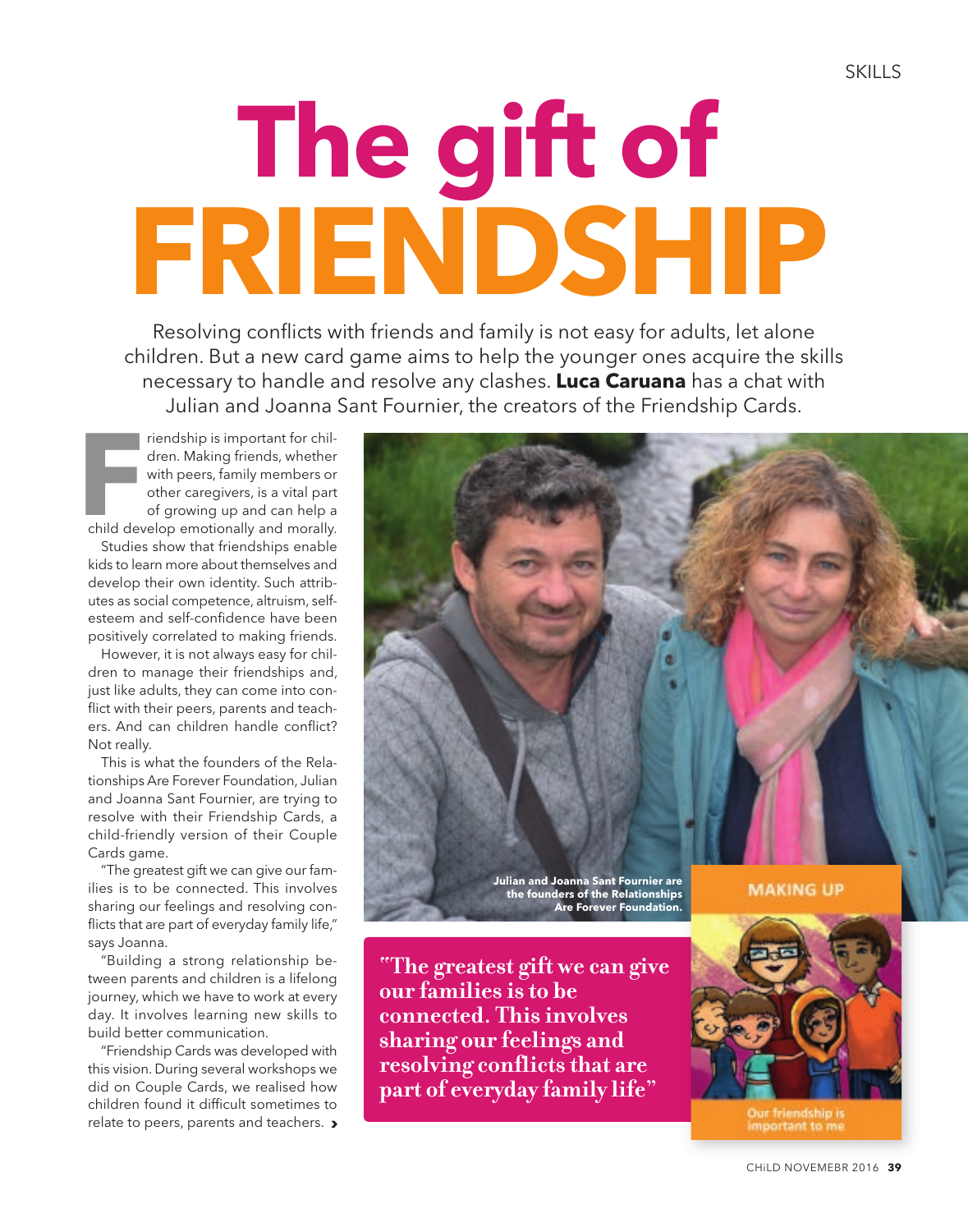"Once there was a child who picked the card 'I am missing you' and gave it to his father. On another instance, there was a PSCD teacher who pointed out to us how beneficial a concept like Couple Cards would be if it were adapted to children, and how it would help their relationship with parents and even teachers.

"Such episodes sparked off the idea, and after two years of research and development with a team of professionals including PSCD teachers, designers and artists who voluntarily dedicated their time, the Friendship Cards were launched."

Each card contains suggestions that can help the child think, speak up and learn life skills.

The Friendship Cards game, which is also available in the Maltese language, is divided into four phases: Feelings, Bad Move, Good Move and Making Up. Each time a child processes a situation through the four stages, a relationship may grow deeper and the child learns important life lessons. such as blaming others, making the argument even bigger and being passive or doing nothing.

"The cards will teach children not to escalate their bad feeling into bad moves which can have further negative consequences," Joanna remarks. "The cards can teach siblings, for example, how to react to each other when certain negative feelings are expressed."

The next stage, 'Good Move', involves a complete set of learning strategies to understand what might have gone wrong, work together and find a solution.

"Such cards encourage children to get to know themselves better, be more assertive – which helps children to take decisions and be more confident – and spend more time with others," says Joanna.

The final 'Making up' stage closes the chapter.

"This stage teaches children to say 'I am sorry' and forgive each other, an essential skill for a long-lasting relationship."



"To resolve a conflict, you first need to express your emotion. This process is facilitated by the feelings cards which form the first stage of the Friendship Cards game," Julian explains.

"One can express feelings such as loneliness, sadness and angriness. A child might find it difficult to express these feelings for a variety of reasons and the cards can thus facilitate the process. It is when such feelings are expressed that a conflict can be resolved."

The cards, however, can be used in any situation, not just in times of conflict. Children might want to express their emotions with parents or teachers.

"We would like these cards to help children's development, by helping them learn how to express and share their feelings – this is part of their emotional literacy. The set also gives the child the opportunity to create their own card, by drawing what they are feeling," continues Julian.

The second phase of the cards game features behaviours which tend to escalate an argument. This phase is appropriately named 'Bad Move'. The cards in this phase include concepts

Joanna and Julian have already led several workshops for schools, teachers, parents and children to explain the cards' concept but hope to continue spreading their message. They wish to train more teachers and maybe even include the cards in school curricula.

"Our target from the very beginning has been to strengthen the relationship between parents and children," says Julian. "We want to instil a new culture, a new mentality, from children's early age, so that when they grow up, they would start using the cards' concepts in society in general.

"Children will be the leaders of tomorrow, the parents of tomorrow, let's all work together to give our children values, life skills and a strong character formation." >

The Friendship Cards can be acquired against a small donation during workshops organised by the Relationships Are Forever Foundation. To register and find out more about the Friendship Cards, visit www.friendshipcards.org or www.facebook.com/ friendshipcards.org.